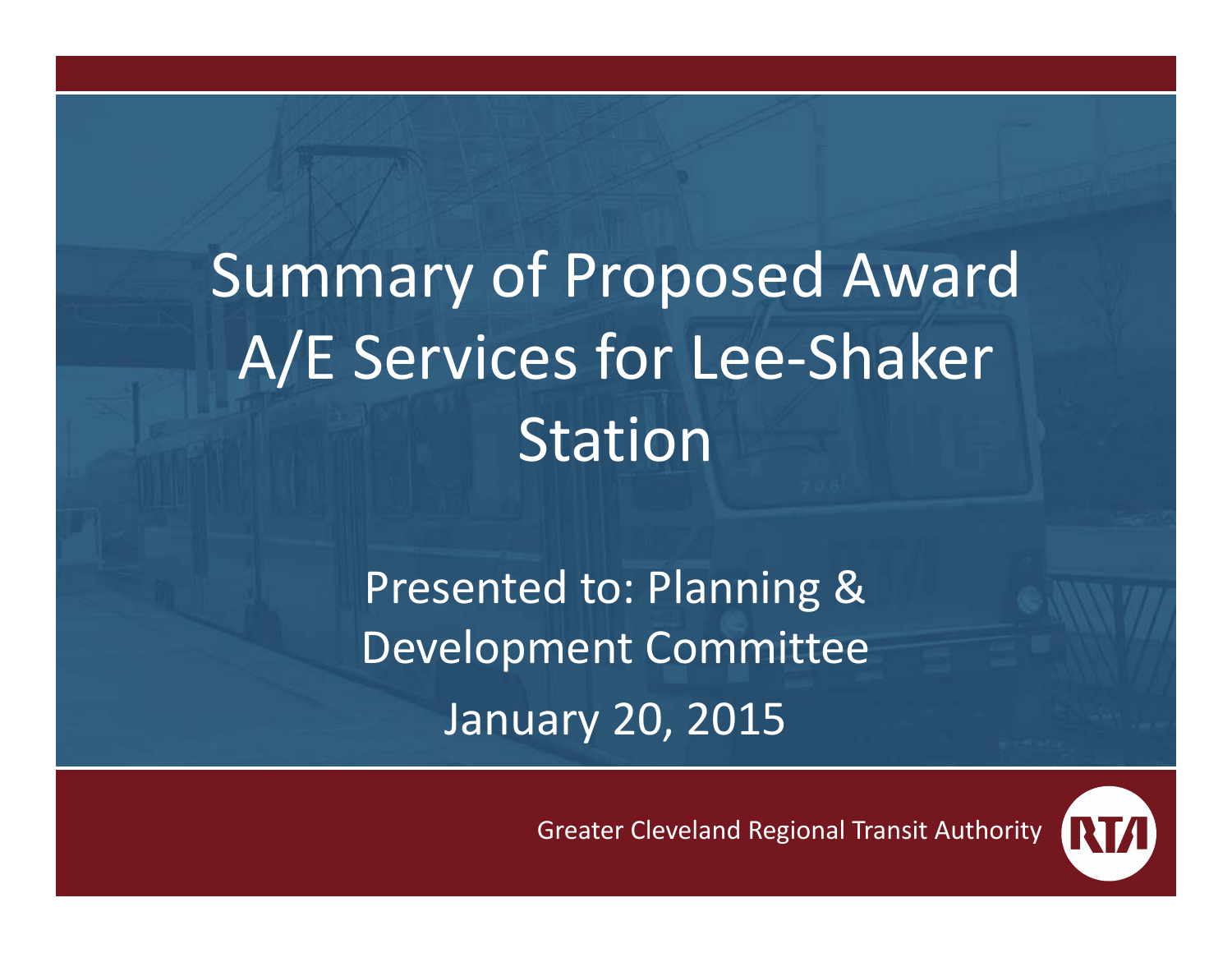

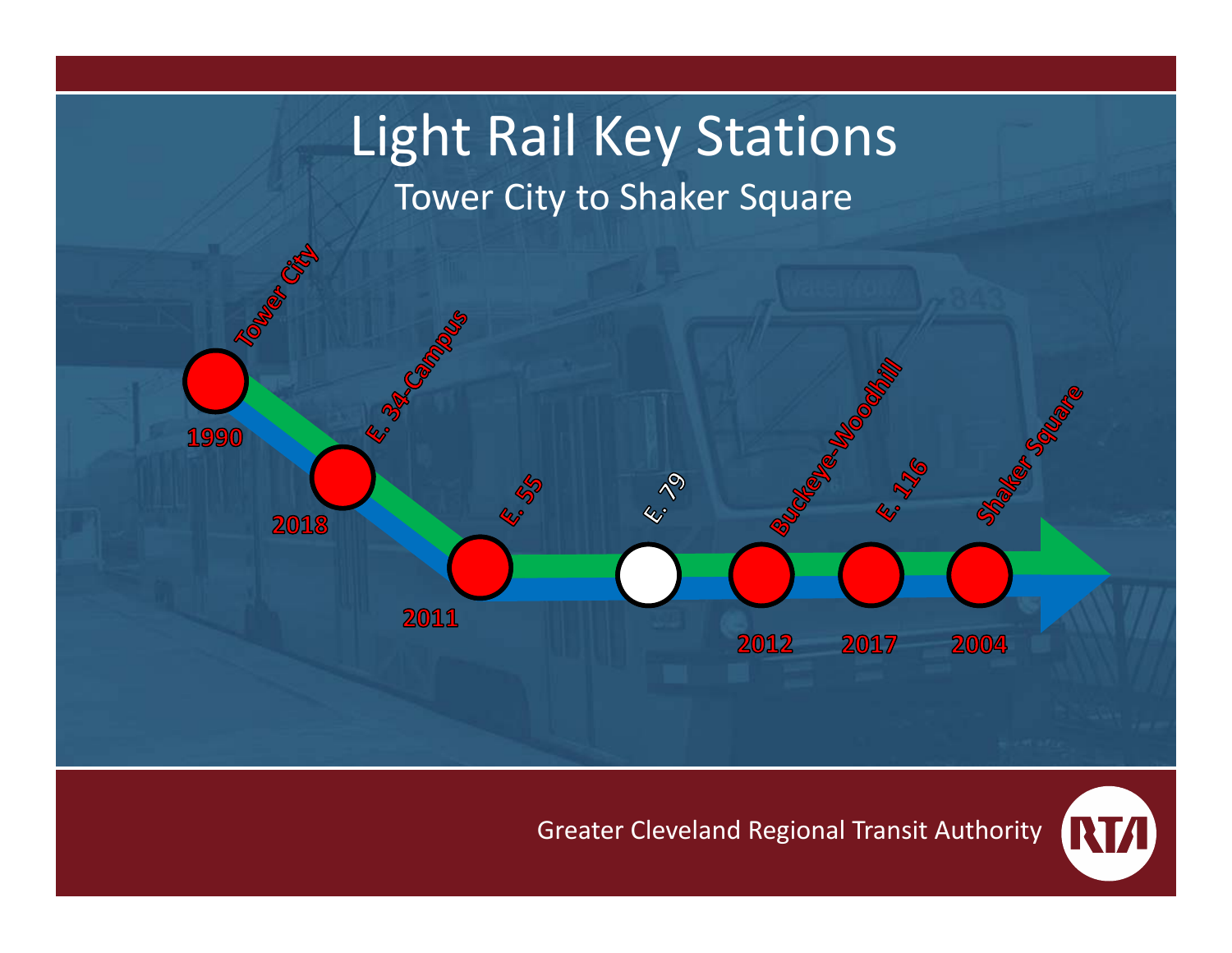

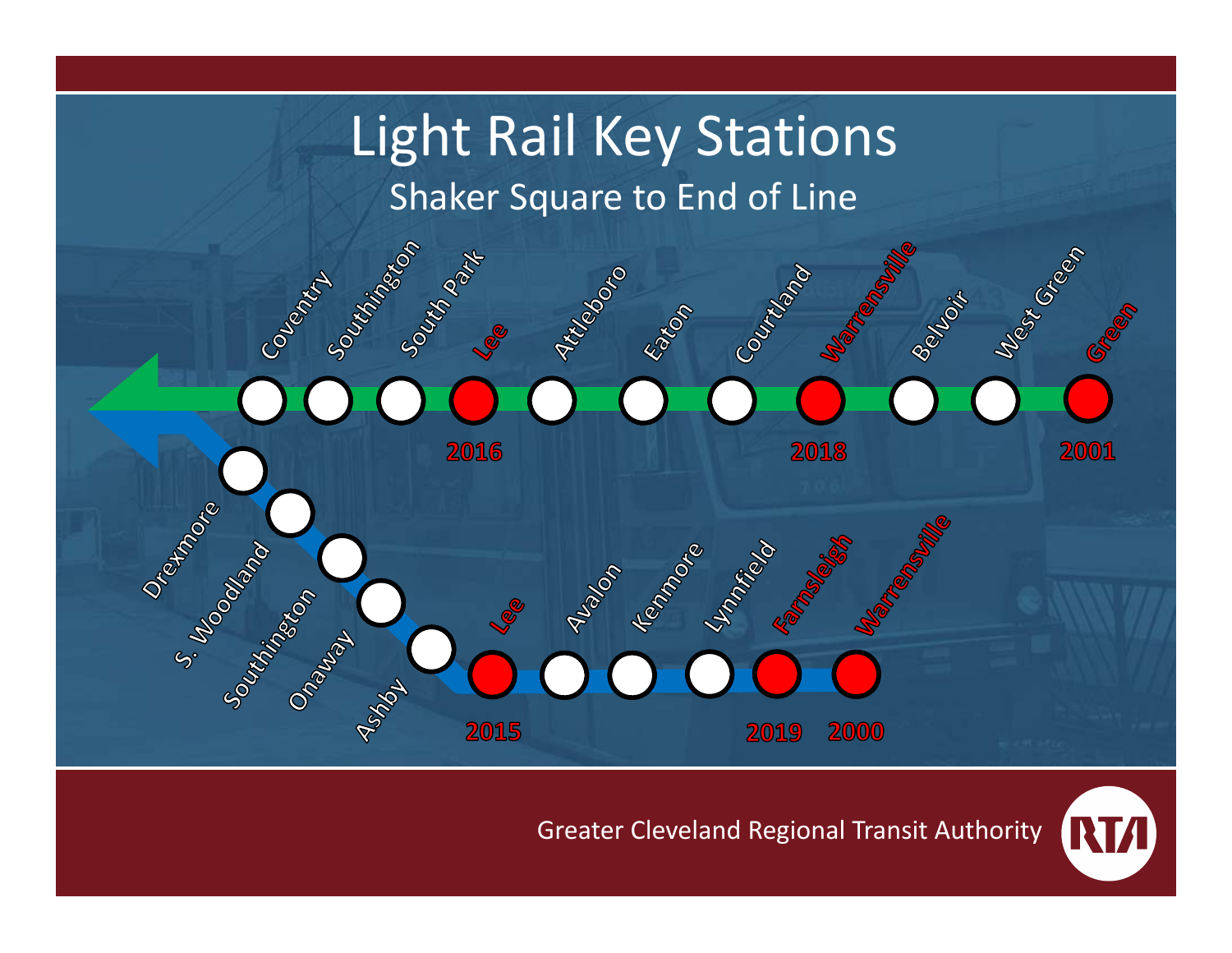A/E Services for Lee‐Shaker Station o Produce document set for Lee‐Shaker (Green Line) Station reconstruction o Key station ‐ ADA compliance required o Station located along Shaker Boulevard at Lee Road in Shaker Heights o Construction budget of \$1.3 million

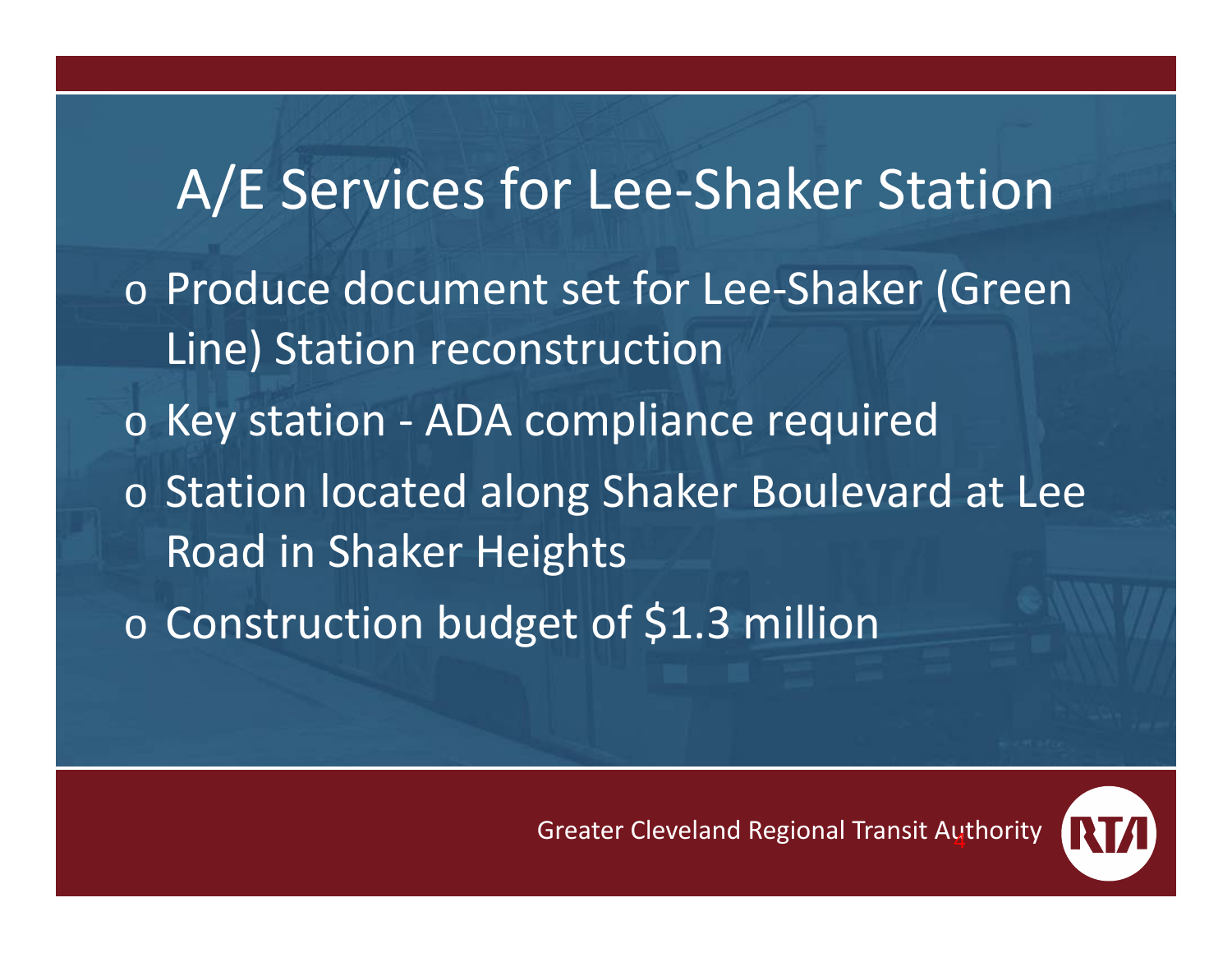

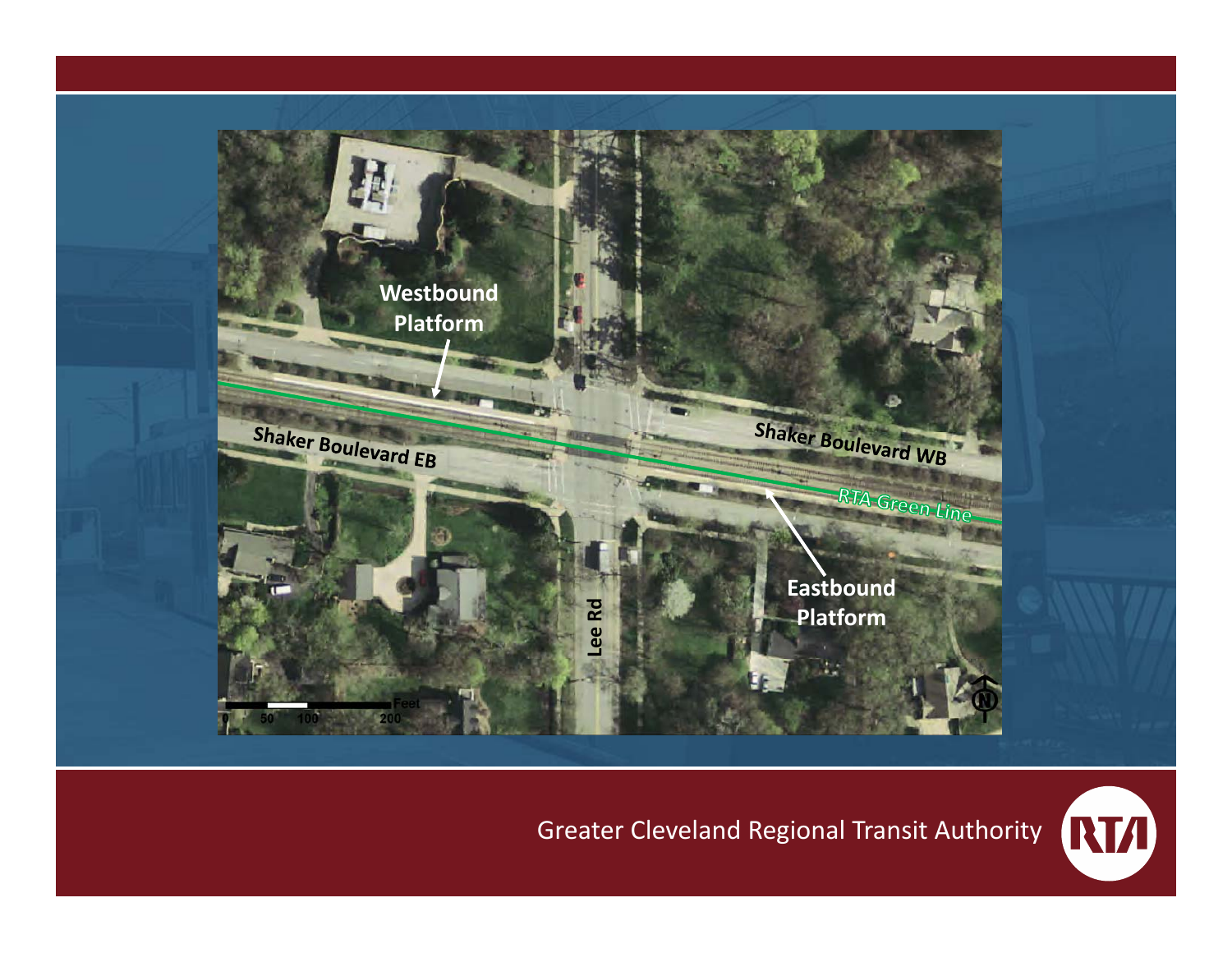### A/E Services for Lee‐Shaker Station o Scope of Services: o Produce plans and specifications to achieve bid within budget o Assume professional responsibility for design correctness and completeness o Include in design  $\circ$  ADA ramps and high blocks o Covered passenger waiting areas

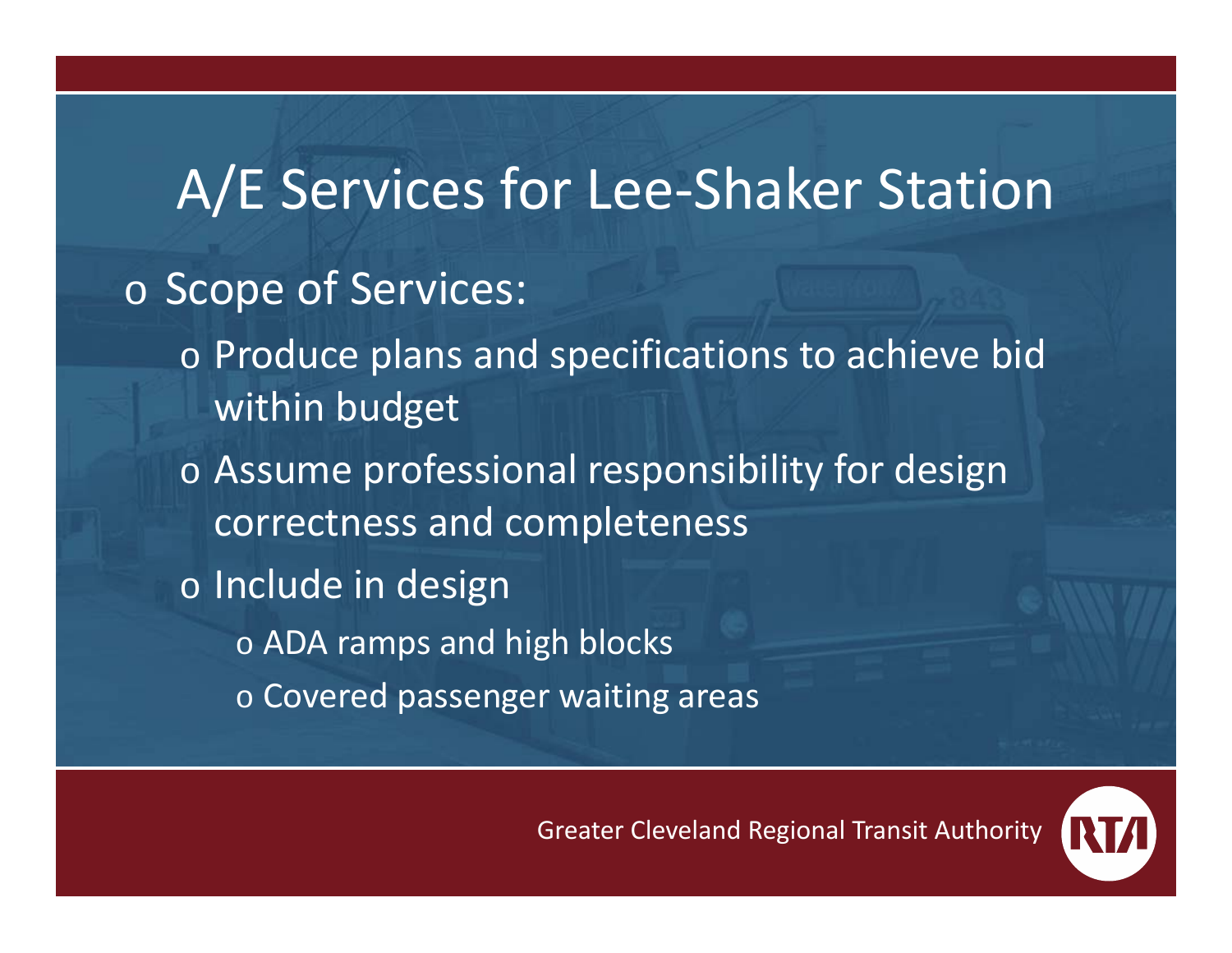## A/E Services for Lee‐Shaker Station o Scope of Services continued: o Rehabilitate station area track  $\circ$  Create station way finding signage o Provide public art coordination o Design security and communications system including cameras, call boxes, real‐time departure information and lighting

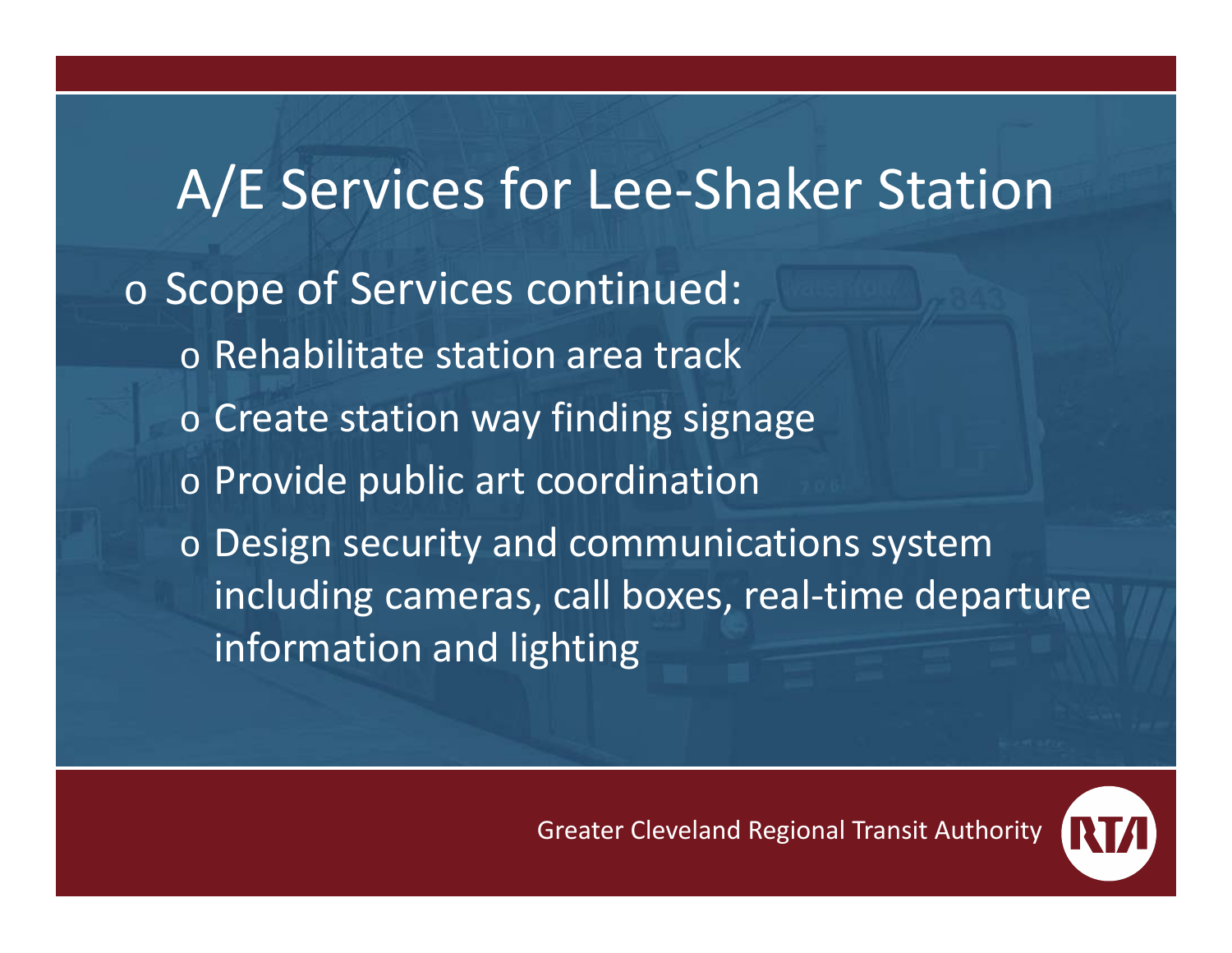A/E Services for Lee‐Shaker Station Procurement Overviewo RFP issued October 13, 2014 o Accessed on the GCRTA web site by thirty‐five (35) interested parties o Three (3) firms proposed  $\, \circ \,$  All three (3) firms were interviewed

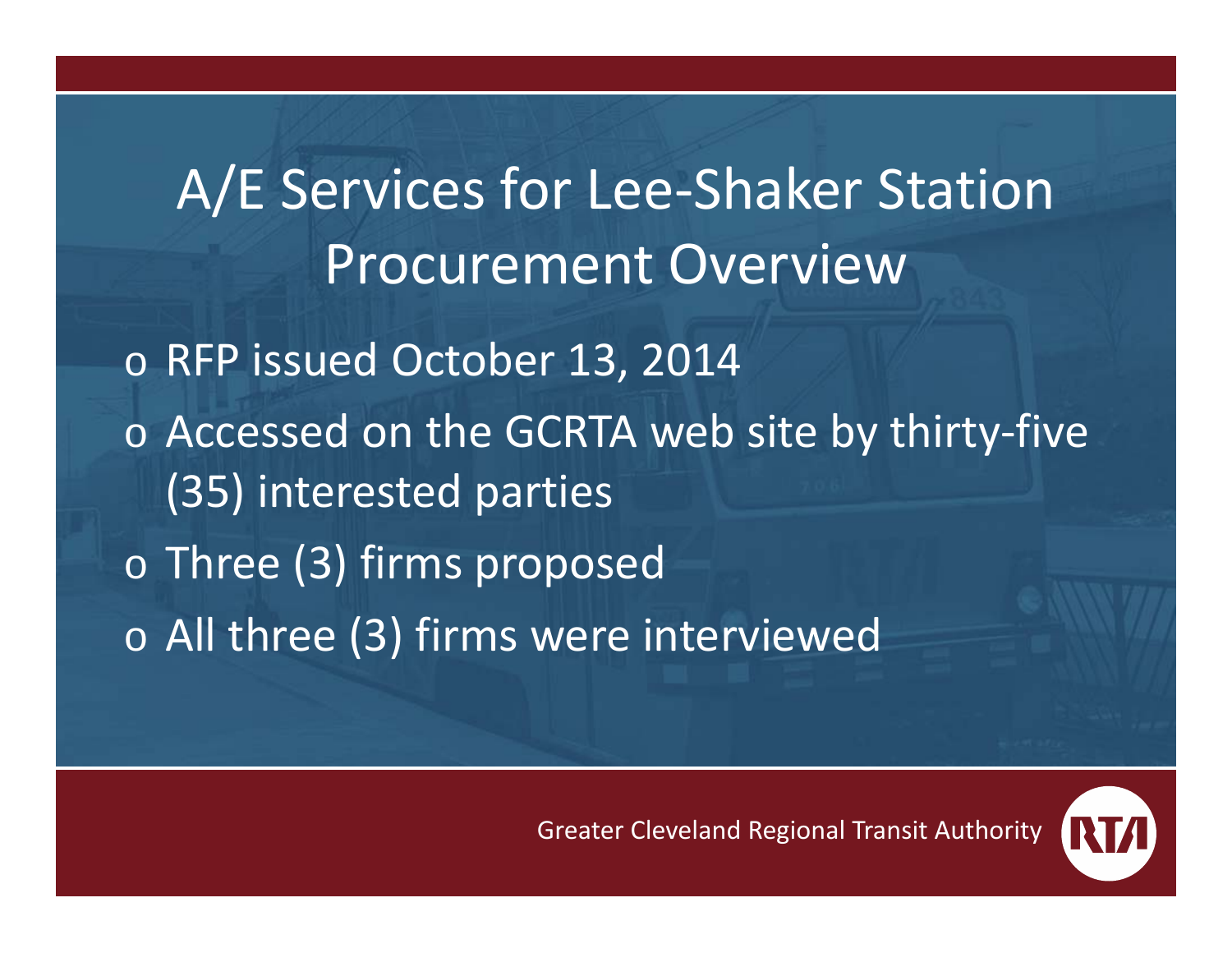A/E Services for Lee-Shaker Station o Evaluation Panel Members: o Engineering o Facilities o Safety o Procurement o Office of Business Development

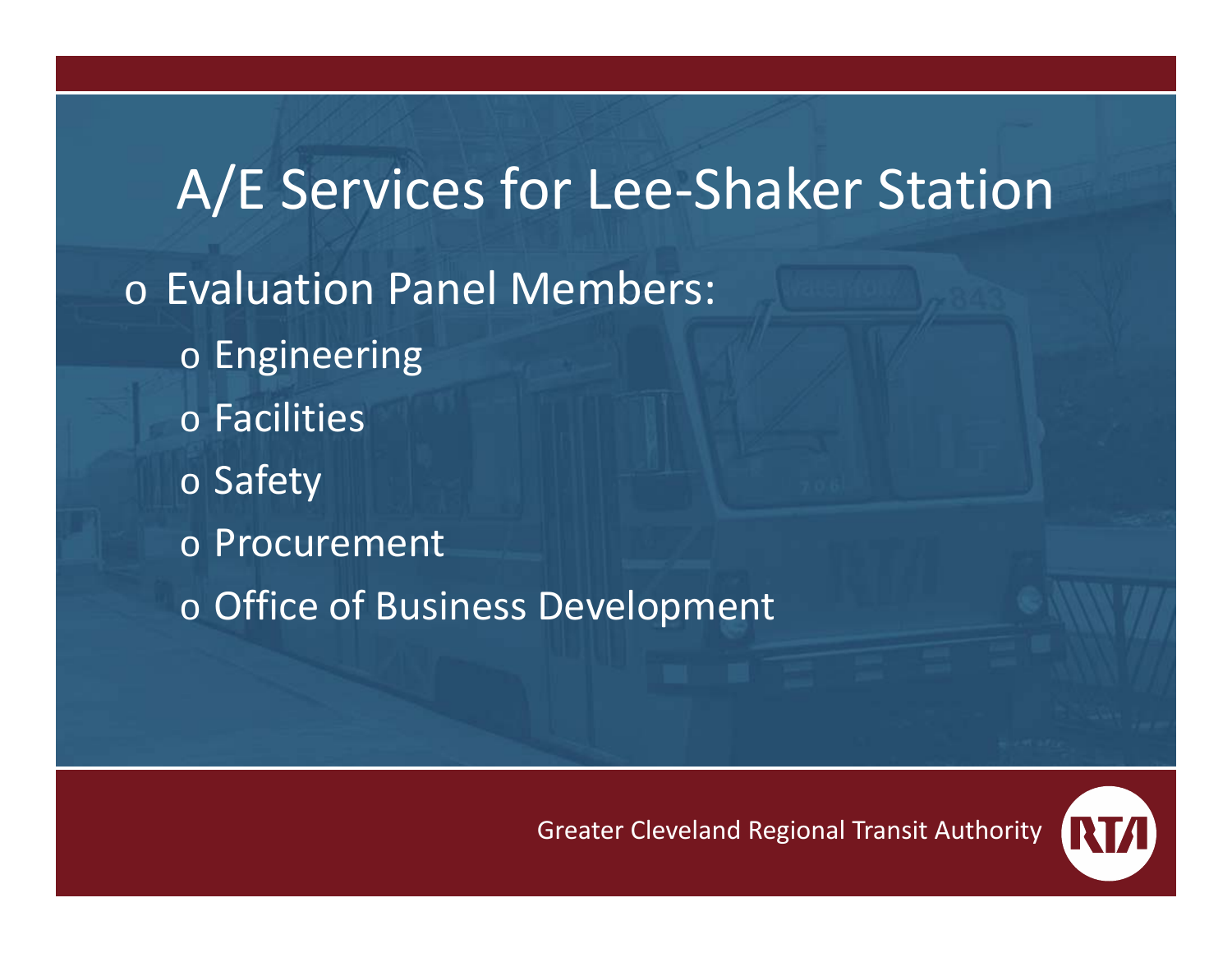#### A/E Services for Lee‐Shaker Station

o Evaluation Criteria:

o Project Manager o Assigned Staff o Past Performance o Project Approach o Location of Majority of Work o DBE Participation

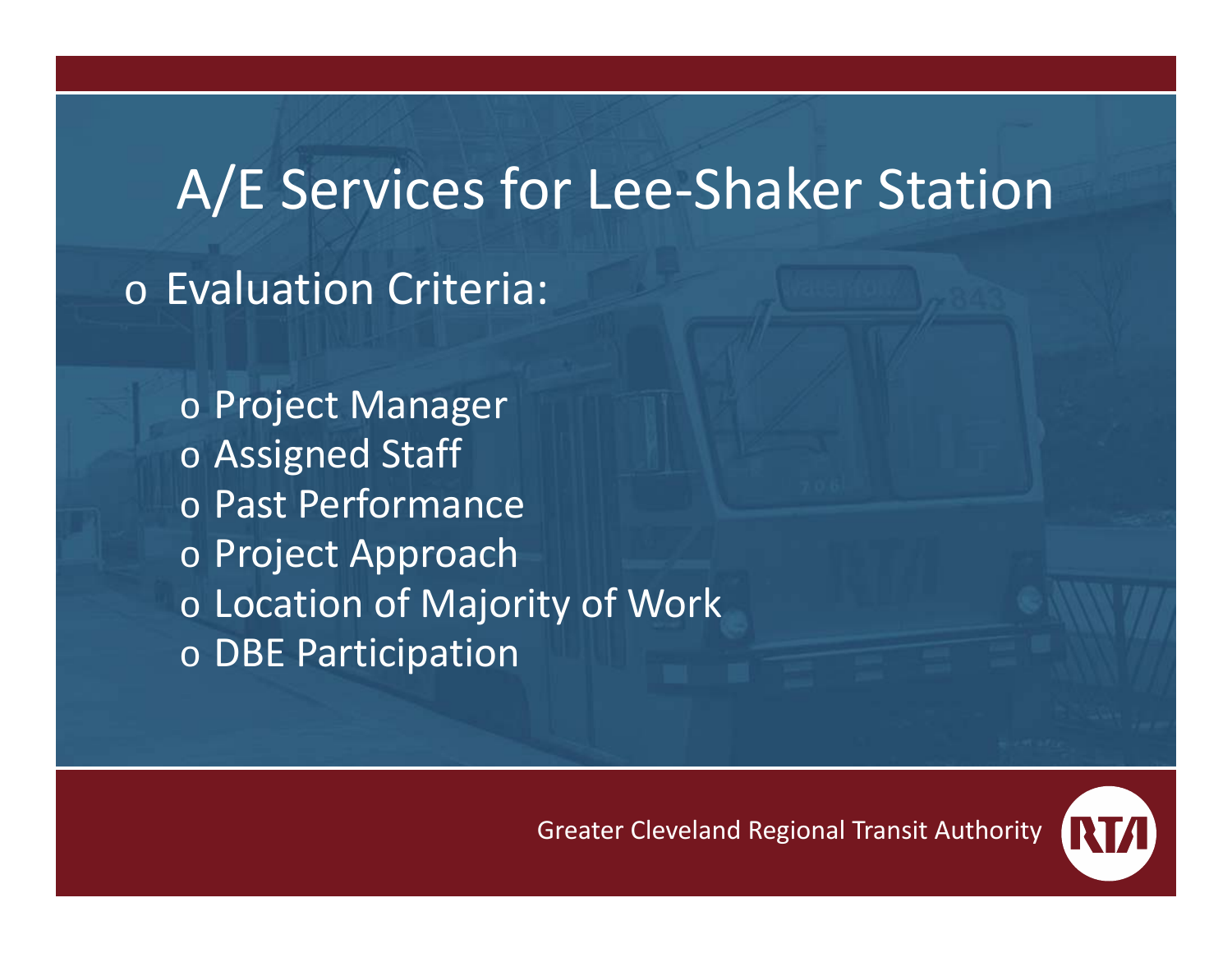# A/E Services for Lee‐Shaker Station o Recommended Vendor:

o CHA Consulting, Inc., Cleveland, Ohio

o 15% DBE Goal will be met by utilizing: o KS Associates, Inc.  $\circ$  Somat Engineering of Ohio, Inc.

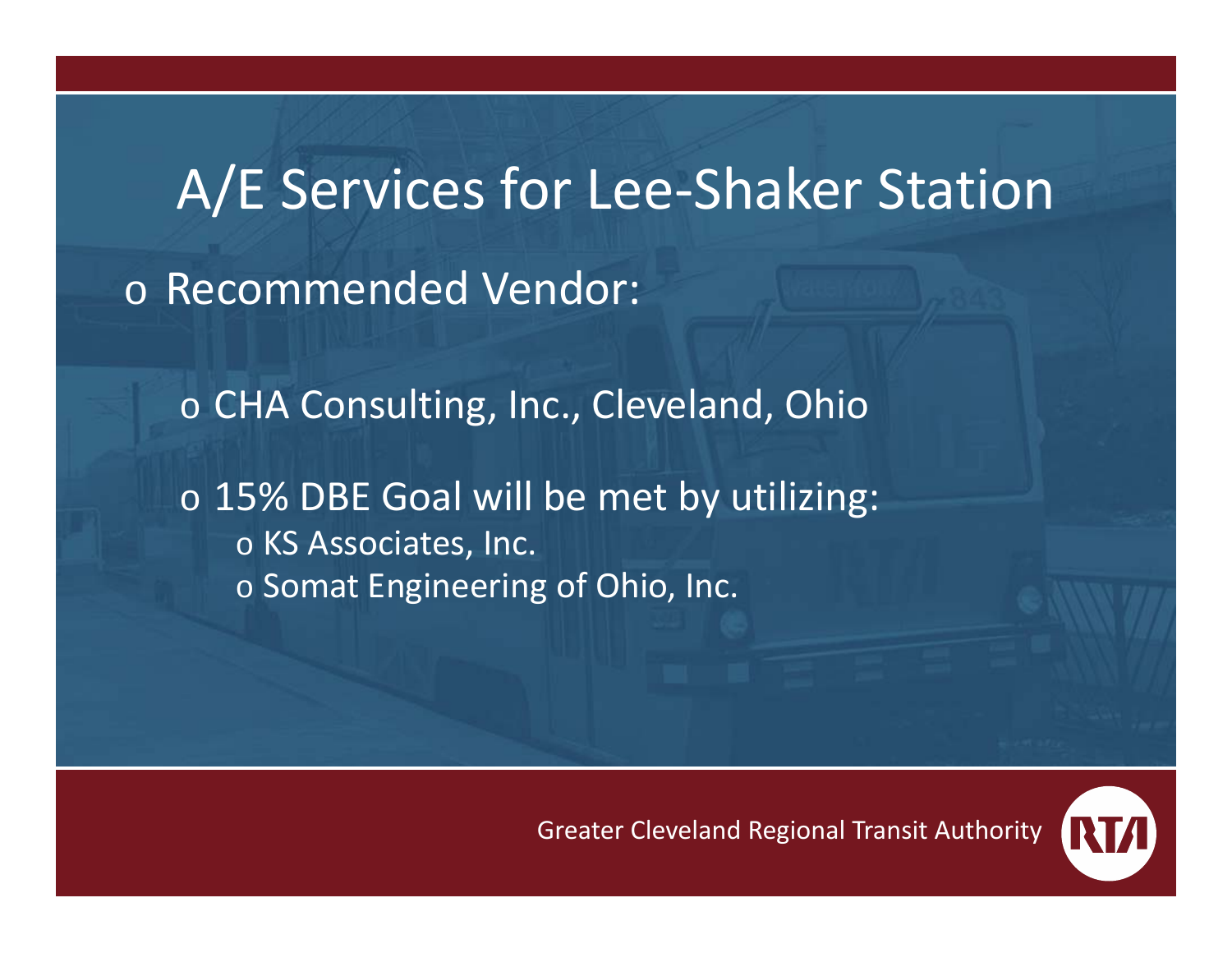#### A/E Services for Lee‐Shaker Station

#### o Firm Experience:

o CHA Consulting, Inc. has successfully completed projects for the Ohio Department of Transportation, City of Cleveland, Metro North Railroad, New York State Department of Transportation, among others

- o Over sixty‐two years experience
- o Experienced/qualified staff